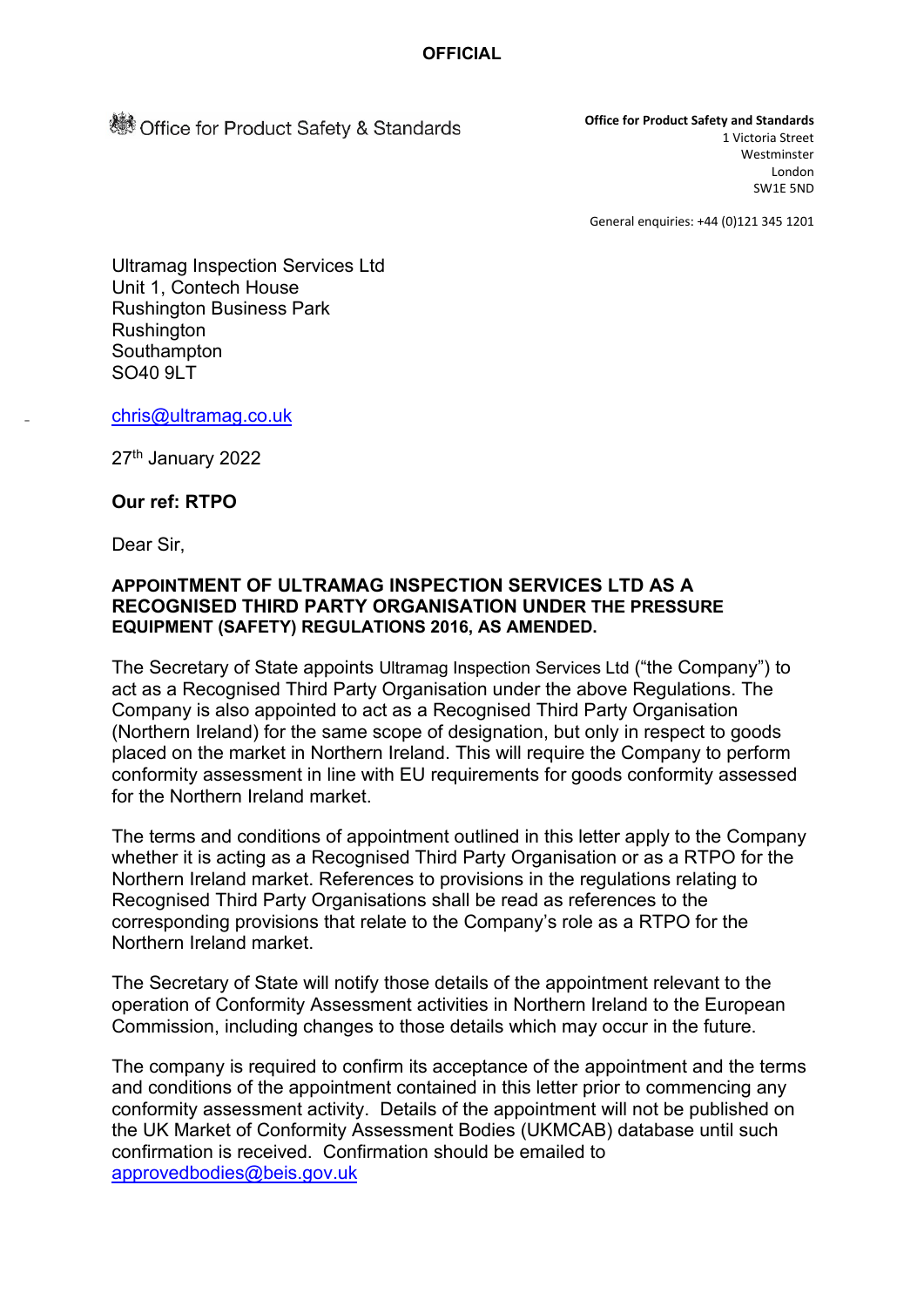## **Terms and Conditions of Appointment**

The Company will be appointed in respect of the product categories and conformity assessment procedures set out below:

| Appointment as a Recognised Third Party Organisation for | Approval of personnel or procedures in |
|----------------------------------------------------------|----------------------------------------|
| <b>Pressure Equipment in the following categories</b>    | accordance with                        |
| Category II                                              | Schedule 2 (21)                        |
| Category III                                             | Approval of permanent joining          |
| Category IV                                              | procedures                             |

- 1. The appointment will be made public.
- 2. This appointment will remain in force until it is withdrawn by the Secretary of State under paragraph 5 or after the elapse of a period of 90 days after the Company has notified the Secretary of State in writing that it wishes the appointment to be terminated under paragraph 6.
- 3. This appointment is subject to the following conditions, in addition to the requirements set out in the legislation:
	- a. The Company must at all times carry out the duties and functions of a Recognised Third Party Organisation under the Regulations to the satisfaction of the Secretary of State;
	- b. The Company must always hold the necessary accreditation for the functions and products for which it is appointed or otherwise be able to demonstrate its suitability for appointment;
	- c. The Secretary of State continues to be satisfied as to the Company's suitability, including its status and competence, to be a Recognised Third Party Organisation; in connection with this the Company must, at the reasonable request of the Secretary of State, submit to immediate reassessment of its suitability for appointment;
	- d. The Company must submit itself to annual surveillance for the purpose of making sure that the Company is performing its duties and functions in accordance with its appointment and accreditation; provided always that the Secretary of State may require more frequent surveillance;
	- e. The Company must submit itself every 4 years for a full reassessment and/or re-accreditation for the Secretary of State to be satisfied that the Company remains suitable for appointment;
	- f. For the purposes of reassessment, reaccreditation or maintenance of accreditation and surveillance an assessment will normally be carried out on behalf of the Secretary of State by the United Kingdom Accreditation Service (UKAS), which will submit a report to the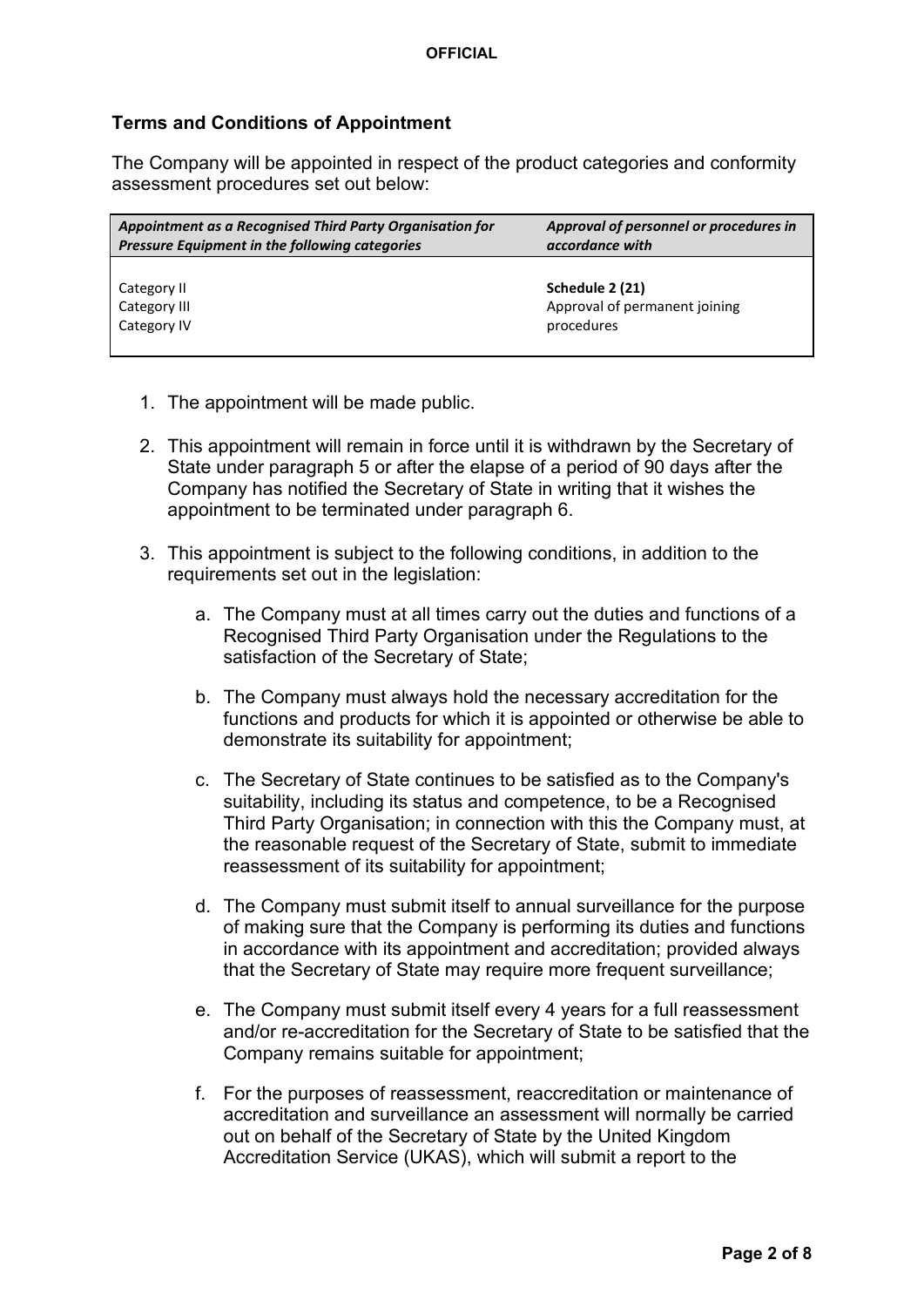Secretary of State. Alternatively, such assessment may be carried out by or on behalf of the Secretary of State;

- g. The Company must fulfil and comply at all times with the requirements relating to Recognised Third Party Organisations specified in Schedule 4 of the above Regulations. The Secretary of State may request confirmation concerning adequate insurance cover from time to time;
- h. The Company must comply with the relevant obligations as stated in Schedule 6 of the above Regulations and in addition:
	- i. The Company must have documented procedures covering all aspects of its work relating to the conformity assessment procedures which it carries out, adequate internal organisation and adequate procedures in place to give confidence in the quality of its services.
	- ii. Under the appropriate conformity assessment procedures, the Company must examine or inspect against the Essential Safety Requirements (Schedule 2 of the above Regulations).
- i. The Company must ensure that it undertakes the necessary activities to maintain sufficient technical knowledge to be able to interpret and apply the Essential Safety Requirements to the state of the art current at the time of the assessment.
- j. In cases where the Company, in accordance with Schedule 6 of the above Regulations, is minded to refuse to issue, to restrict, suspend or withdraw a conformity assessment certificate or approval it must:
	- i. give notice in writing to the applicant of the reasons why it is minded to do so;
	- ii. give the applicant the opportunity of making representations within a reasonable period of the notice being given as to why the issue of the certificate or approval should not be refused, take into account any such representations before taking its decision; and
	- iii. inform the Secretary of State of such action.
- k. Where the company receives a request for information relating to a conformity assessment activity from a market surveillance or enforcement authority they shall inform the Secretary of State of such request.
- l. In cases where judgements or interpretation of a standard or requirement are implicit or explicit in a decision to grant or withhold certification, the Company must have procedures for achieving consistency.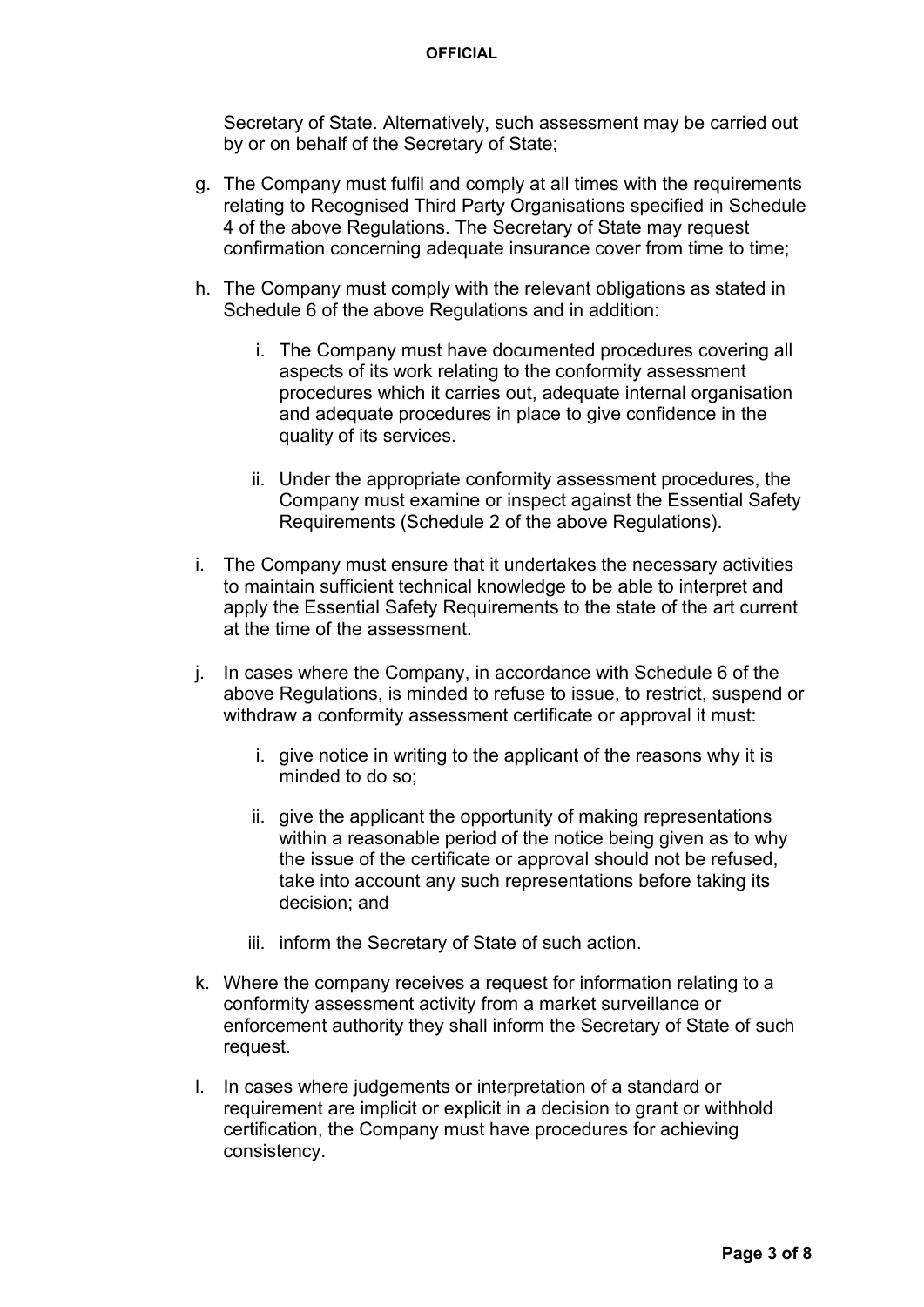- m. Sub-contracting of work by the Company will be subject to certain conditions guaranteeing:
	- i. the competence of the establishment operating as subcontractor by the sub-contractor meeting the relevant requirements of the EN 17000 series of standards; and
	- ii. its ability to exercise effective responsibility for the work carried out under sub-contract; and

In any case the Company remains entirely responsible for the work carried out under the sub-contract.

- n. The Company must authorise, at any reasonable time, access by or on behalf of the Secretary of State to:
	- i. all documentation arising out of its duties and functions under this appointment and the Company shall comply with any reasonable request made by or on behalf of the Secretary of State for information regarding the exercise of those duties and functions;
	- ii. its premises for the purpose of verifying its compliance with the conditions and with the minimum criteria.
- o. The Company must take part in Conformity Assessment Body coordination activities that the Secretary of State may choose to establish. If, exceptionally, the Company is unable to send a representative or a suitable substitute to a national co-ordination activity, it shall without delay explain the reasons for its non-attendance to the Secretary of State;
- p. The Company must maintain its impartiality and independence from all applicants for its services and in no circumstances should it take on the role of authorised representative for any applicant;
- q. The Company must inform the Secretary of State of any changes which have a bearing upon its status as a Recognised Third Party Organisation or its ability to perform the duties and functions of a Recognised Third Party Organisation under the Regulations;
- r. The Company must inform the Secretary of State of the following events as soon as they occur:
	- i. the Company is unable to pay its debts as they fall due, or is deemed unable to pay its debts or becomes insolvent within the meaning of the Insolvency Act 1986 section 123 or any other enactment;
	- ii. a winding up or an administration order is made in relation to the Company, or the Company petitions or applies to the court for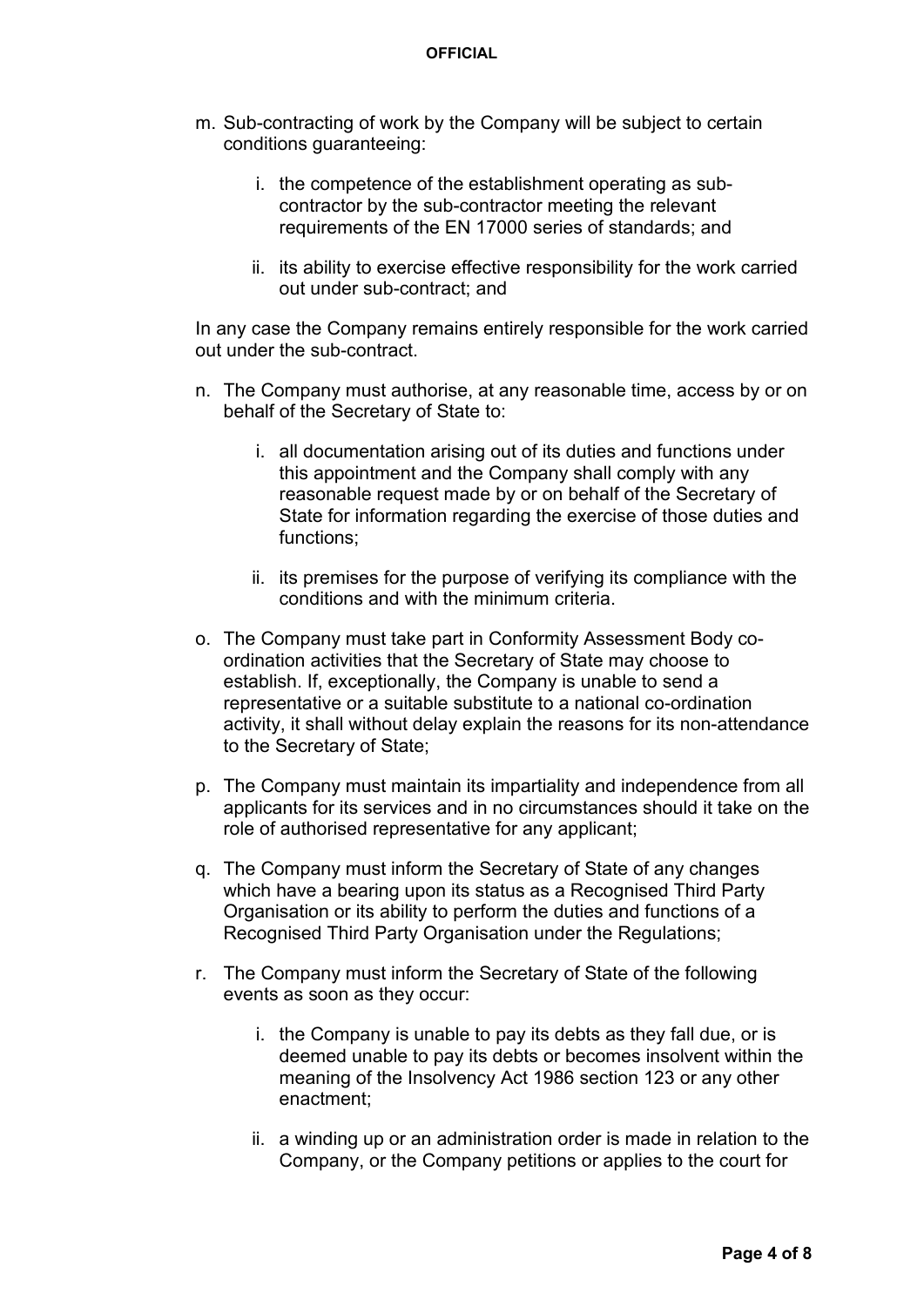such an order, passes a resolution to present such a petition or application, or convenes a meeting for the purpose of considering such a resolution;

- iii. any steps are taken with a view to proposing any kind of composition, scheme of arrangement, compromise or arrangement involving the Company and its creditors generally, or any class of them;
- iv. any administrative receiver, receiver, manager or other person with functions like those of an administrative receiver, receiver or manager is appointed to the Company or any significant part of its assets, or the Company requests the appointment of such a person;
- v. the directors of the Company take any steps to obtain a moratorium for the company within the meaning of the Insolvency Act 1986; or
- vi. the Company becomes a subsidiary of any company of which it is not a subsidiary at the date of this letter or ceases to be a subsidiary of any company of which it is a subsidiary at the date of this letter. The word "subsidiary" shall be interpreted in accordance with the definitions in Section 1159 of the Companies Act 2006.
- s. Documentation to be retained:

The Company is required to maintain an up to date record of all certifications that it has issued, to whom it has been issued and to what it applies. These records shall be retained by the RTPO and made available on request to the Secretary of State, or such other person as may be authorised by the Secretary of State, subject to the usual provisions relating to confidentiality. A list of the relevant technical documentation must be annexed to the certificate and a copy kept by the Company. The Company is required to keep available on request a complete electronic copy of all of the information detailed above. All of the above shall be supplied to the Secretary of State on ceasing to be a Recognised Third Party Organisation or other time as directed.

- 4. The Secretary of State may, by notice in writing, add conditions or vary or delete any conditions, to this appointment; such additions, variations or deletions shall have effect thirty days after the date of that notice unless a different period is agreed in writing between the Secretary of State and the Company.
- 5. Without prejudice to the right of the Secretary of State to terminate this appointment under the Regulations, this appointment will be withdrawn or suspended immediately if it appears to the Secretary of State that the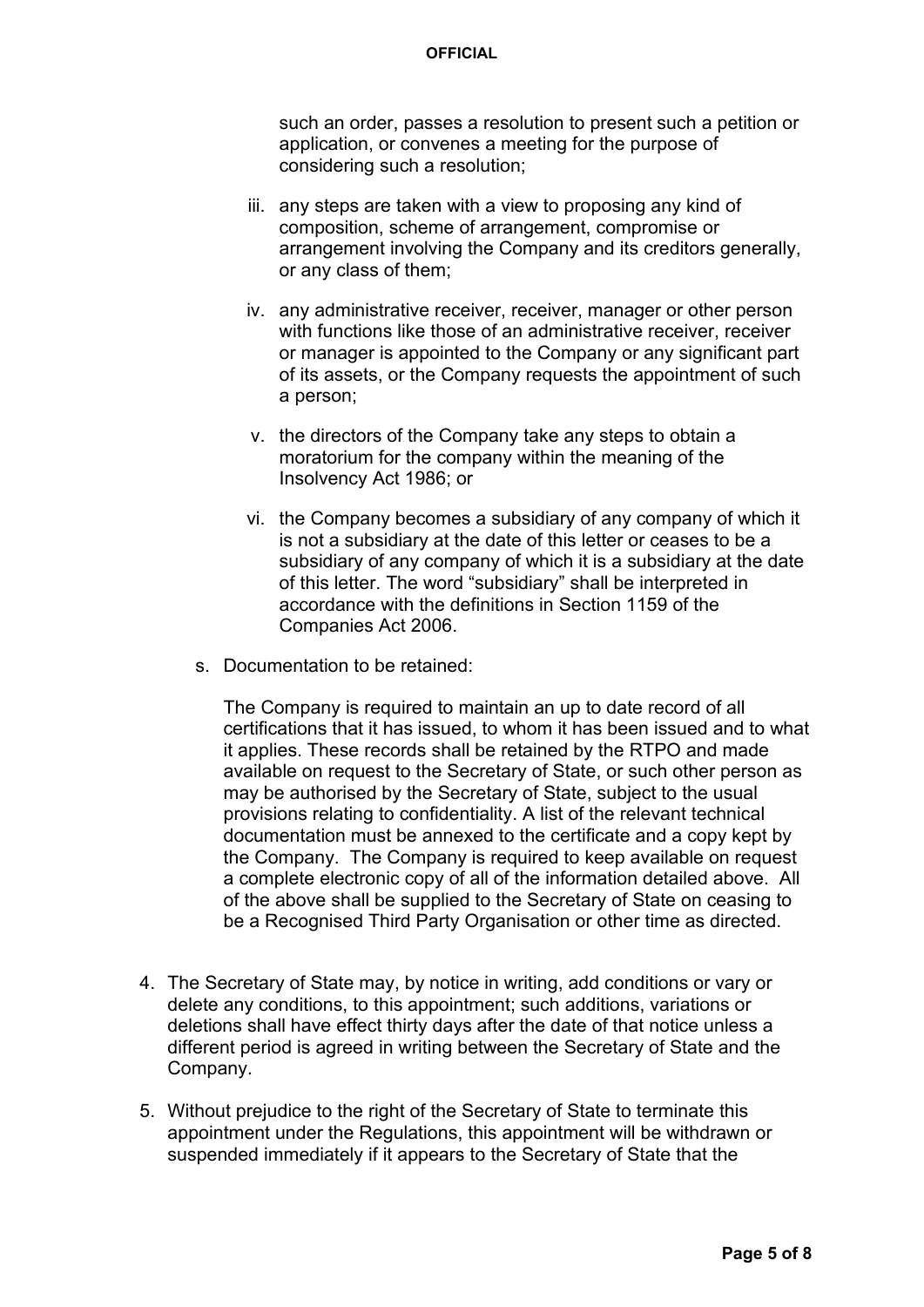Company no longer meets the requirements relating to Recognised Third Party Organisations and/or the terms of this letter.

In the case of suspension, the appointment of the Company as a Recognised Third Party Organisation may be reinstated subject to the Company satisfying the Secretary of State that steps have been taken to address the nonconformity with the requirements relating to Recognised Third Party Organisations and/or the terms of this letter.

- 6. This appointment will be terminated in accordance with Regulation at the request of the Company upon the expiry of 90 days' notice in writing to the Secretary of State.
- 7. This appointment is subject to the following additional conditions in the event of it being withdrawn or terminated under paragraphs 5 or 6:
	- a. the Company must prepare and submit to the Secretary of State within three calendar months of the date on which the termination of the appointment takes effect or, if appropriate, of the date of withdrawal, a report in writing on the exercise of its duties and functions under the Regulations; this report must contain such information as may have been agreed in writing between the Secretary of State and the Company;
	- b. the Company must transfer to the Secretary of State or to such person or company as the Secretary of State directs, without charge, all records, information and other things, whether stored manually, by computer or by any other means whatsoever, arising out of the performance of its duties and functions under the Regulations as the Secretary of State may specify.
- 8. The Company's attention is drawn to the modules for the various phases of conformity assessment procedures and the rules for the affixing and use of the UKCA conformity marking in the Regulations and the Regulation on Accreditation and Market Surveillance (765/2008) as it forms part of UK law under the European Union (Withdrawal) Act 2018. The Company must comply with the rules for affixing and use of the UKCA conformity marking under the modules for conformity assessment procedures set out in these Regulations*.*
- 9. Where conformity assessment is required for the Northern Ireland market, the Company's attention is drawn to the modules for various phases of conformity assessment procedures and the rules for affixing and use of the UKNI marking in under the Regulation on Accreditation and Market Surveillance (765/2008) read together with the Protocol on Ireland/Northern Ireland to the Withdrawal Agreement. The Company must comply with the rules for affixing and use of the UKNI conformity marking under the modules for conformity assessment procedures set out in the relevant legislation*.*
- 10.The Company must apply the conformity assessment procedures as necessary but without imposing an unnecessary burden on the applicants for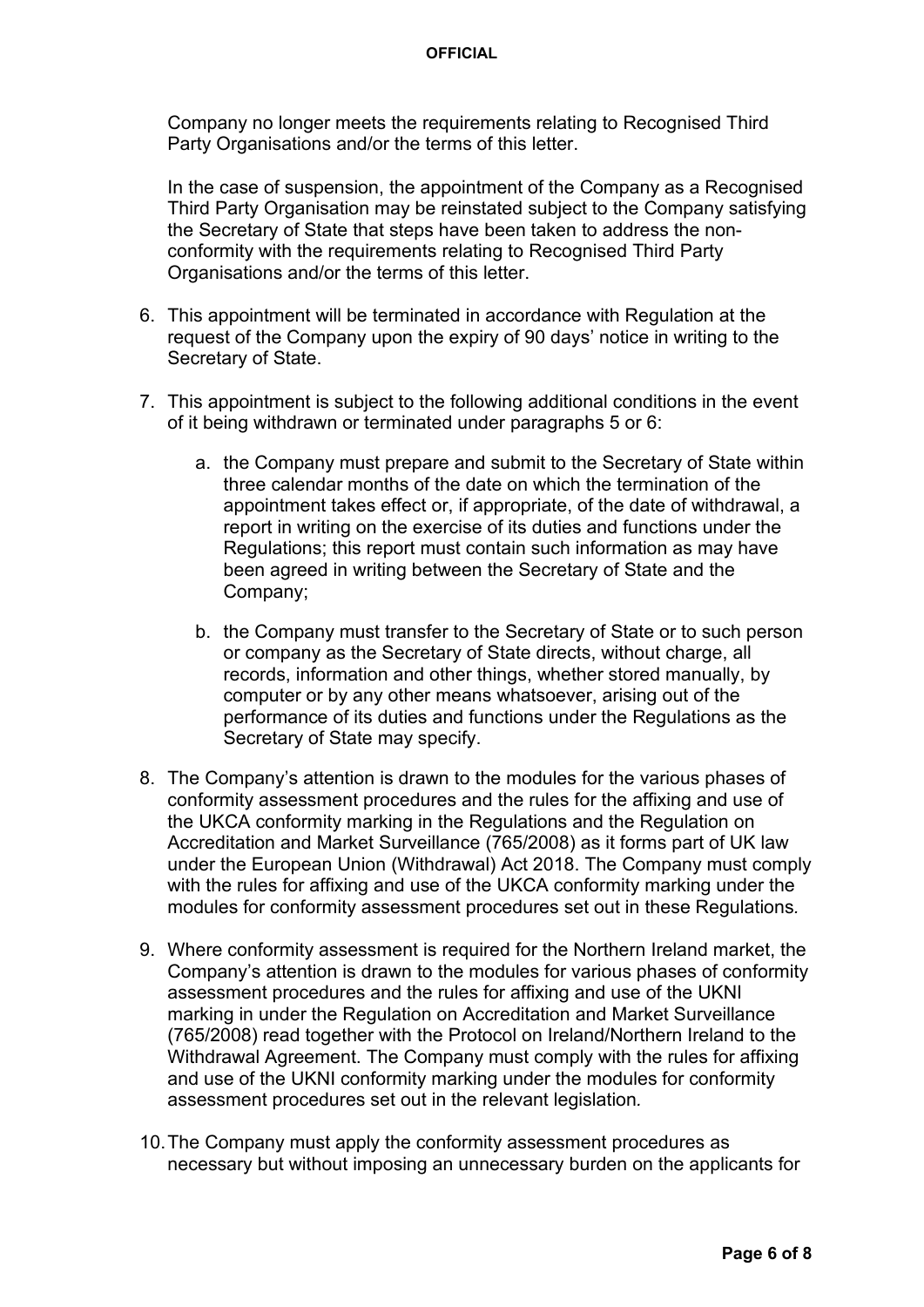its services.

- 11. The Company's attention is drawn to the Privacy Notice in Annex A of this letter. This outlines how the Office for Product Safety and Standards will process any personal data the Company shares. By agreeing to these terms and conditions, the Company consents to their data being processed in this way.
- 12. If the above terms and conditions of appointment are acceptable, the Company should signify its consent by email to [approvedbodies@beis.gov.uk.](mailto:approvedbodies@beis.gov.uk) The appointment will be confirmed once the Company's consent is received.

For and on behalf of the Secretary of State

Yours sincerely

Williamberell

Will Creswell Deputy Director Office for Product Safety and Standards